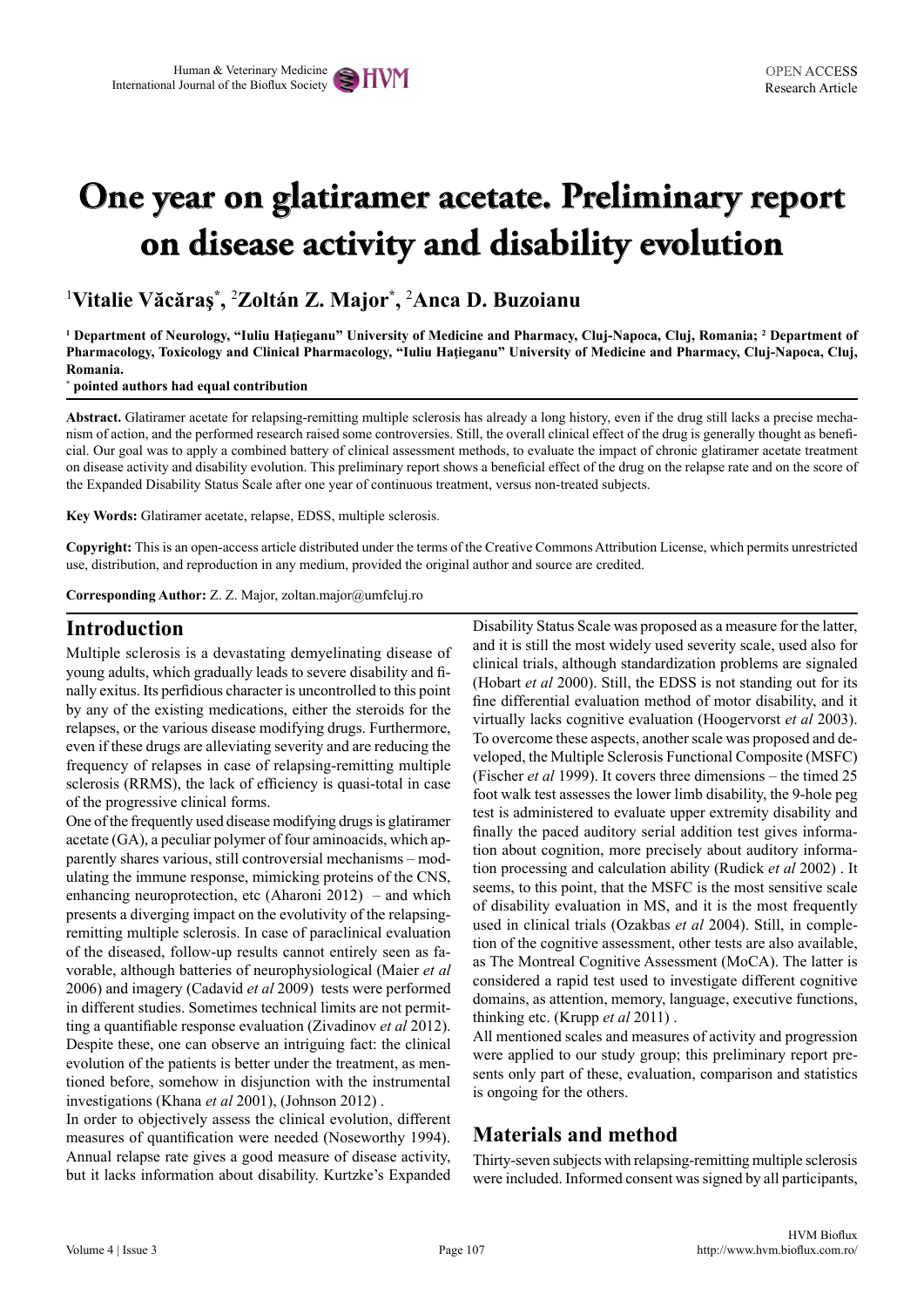and the study was approved by the ethics committee of the "Iuliu Hatieganu" University of Medicine and Pharmacy, Cluj-Napoca. Demographic data is shown in table 1.

|  |  | Table 1. Demographic data - age and sex |  |  |  |
|--|--|-----------------------------------------|--|--|--|
|--|--|-----------------------------------------|--|--|--|

|            |   | <b>GA</b>        | NT               |
|------------|---|------------------|------------------|
| Age        |   | $36.67 \pm 2.15$ | $37.36 \pm 2.05$ |
| <b>Sex</b> | М | 28.57%           | 28.57%           |
|            | E | 71.43%           | 71.43%           |

After inclusion, two subgroups were formed; one referred further as GA (n=23), under glatiramer acetate (20 mg/s.c. for one year), and another without treatment, named NT (n=14).

Both groups were evaluated for annual relapse rate and EDSS, at inclusion, marked as GA I or NT I, and after one year of follow-up, marked as GA II and NT II.

Statistical analysis was performed after normality of the study groups was tested with the Kolmogorov-Smirnov test. Both sample size and distribution led us to the use of Kruskal-Wallis test for independent samples, followed by Mann-Whitney U test or the Wilcoxon signed rank test, using SPSS version 17. Threshold for significance was  $p<0.05$ .

## **Results**

Kolmogorov-Smirnov test revealed that number of relapses lacks normal distribution (not shown), and, as a consequence we've applied non-parametric tests.

A non-significant Kruskal-Wallis test revealed tendencies in difference for relapse rate between the four sets of data, corresponding to the two groups at inclusion and at follow-up  $(p=0.19)$ . Distribution might be more suggestive by consulting graphic 1.



Figure 1. Means of the relapse numbers as compared for the treated and non-treated groups: values being compared are the one-year relapse history prior to enrolment, and the one year after inclusion

Next, we've tested in a paired manner, by applying the Wilcoxon test, if there's a notable difference between the datasets at inclusion and follow-up for the two groups. The nontreated group showed no statistically significant difference, but this was not the case for the GA treated subjects: there was a highly significant (p=0.008) difference between the inclusion and follow-up data, the relapse rate under treatment being lower.

To complete the statistical assessment of the datasets, we've tested also if there were significant differences between the startup measures for the two patient groups: there were no significant differences at inclusion p=0.862, Mann-Whitney U test, nor at follow-up, p=0.118, for the same test.

Kolmogorov-Smirnov test was implemented first also for the EDSS, and revealed normal distribution (not shown), but still, number of participants being fairly low, we've applied nonparametric tests.

As a first step we've applied here also the Kruskal-Wallis test, to validate, if present, between group differences. There was no significant global difference (p=0.524).



Figure 2. Means of the EDSS scores as compared for the treated and non-treated groups: values being compared are at enrolment, and at the one year follow-up evaluation

Testing continued with the paired comparison of the starting and follow-up datasets for both groups. There were significant differences for both groups (pGAIvsGAII=0.003, pNTIvsN-TII=0.008), GA treatment reduces the EDSS score; non-treated patients showed an increase.

The Mann-Whitney tests applied to test the difference between the enrolment and follow-up datasets of the two groups were not significant (pGAIvsNTI=0.515, pGAIIvsNTII=0.215).

## **Discussion**

As we've mentioned in the introduction, several studies found that glatiramer acetate has a statistically significant role on clinical evolution in relapsing-remitting multiple sclerosis. Gradually the drug proved its role of being a feasible therapeutical option for RRMS, despite the questions still unanswered regarding the mechanism of action.

Relapse number and EDSS score, as measures of the therapeutical impact for disease modifying drugs were beneficially influenced by chronic glatiramer acetate treatment in several studies, even to a degree of delaying the diagnosis of clinically definite multiple sclerosis (Comi *et al* 2008) .

Relapse rate shows a significant reduction in our research too, in accordance with other studies, (Martinelli Boneschi *et al*  2003). Still, one remark is suitable here, differences are slight, even if significant, requiring extension of the sample number. The same fact is observed also for the EDSS score, which shows a favorable evolution under glatiramer acetate treatment, disability is not progressing, there's even an overall, significant reduction of the EDSS score, reported by other studies also, (La Mantia *et al* 2010). We might comment here that the follow-up period was probably too short; we are intending to extend both the evaluation period, and the used assessment measures: MSFC and MoCA, as mentioned in the introduction, to possibly enhance